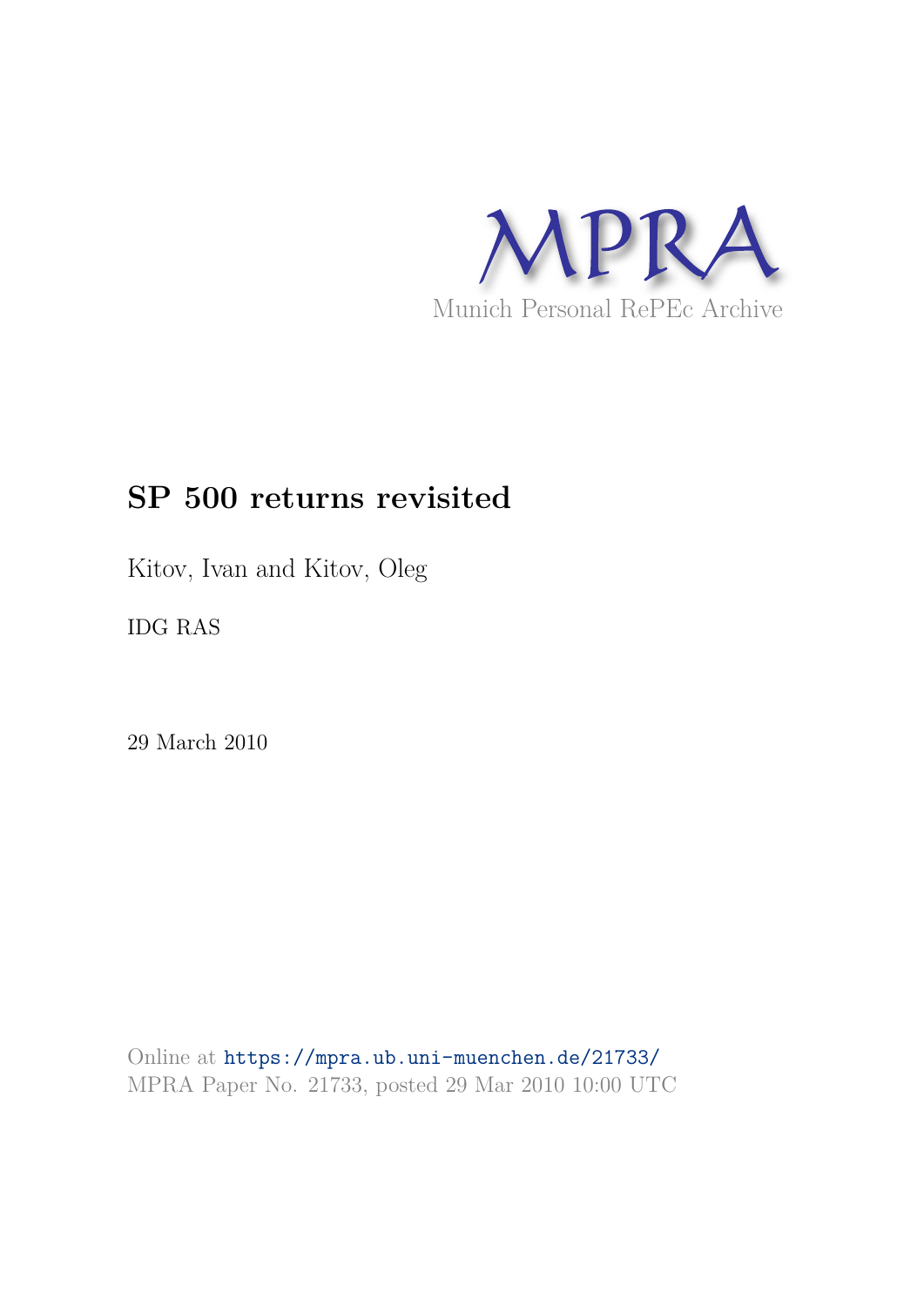## **S&P 500 returns revisited**

Ivan O. Kitov, Oleg I. Kitov

#### **Abstract**

The predictions of the S&P 500 returns made in 2007 have been tested and the underlying models amended. The period between 2003 and 2008 should be described by the dependence of the S&P 500 stock market index on real GDP because the population pyramid was highly inaccurate. The 2008 trough and 2009 rally are well predicted by the original model, however. The rally will end in March/April 2010 and the S&P 500 level will be decreasing into 2011. This prediction should validate the model.

Key words: S&P 500, returns, prediction, population pyramid, GDP JEL Classification: G1, D4, J1,

### **Introduction**

In this paper, we test and amend our 2007 model [1] the S&P 500 stock market index as a function of a specific age population, and thus, of real GDP per capita in the United States. Our approach is based on the assumption that stock exchange represents a gauge measuring the future states of real economy. The term "gauge" is used in its technical meaning in order to stress that the link between some aggregate measure of the stock market and real economic growth is a mechanical one. In this regard, the link does not depend on qualities of agents populating the economy but solely on their quantities. Then, the S&P 500 index covering ~75% of U.S. equities is a good approximate measure to describe the evolution of the economy as a whole. The accuracy of such a measure depends on the understanding of the forces behind real economic growth and the uncertainty associated with relevant measurements. Thus, when the trajectory of real (and nominal) economic growth is exactly known one can also predict aggregate stock market indices.

An accurate prediction of real economic growth resolves two major problems – the stock market obtains a tool for estimation of stock prices and, reciprocally, the uncertainty in GDP measurements might also be reduced. The discrepancy between measured GDP and that obtained from stock market indices should converge or, equivalently, the macroeconomic state of a developed economy should be exactly described by the aggregate stock market indices. The term "exactly" implies that increasing accuracy in the prediction of GDP unambiguously leads to the vanishing discrepancy between predicted and observed (aggregated) stock market indices. Both measures should converge to one curve.

Previously, we have found and validated a link between the change rate of a specific age population and real economic growth [2, 3]. Real GDP in the USA has three principal components of growth. First of these components is associated with the extensive growth in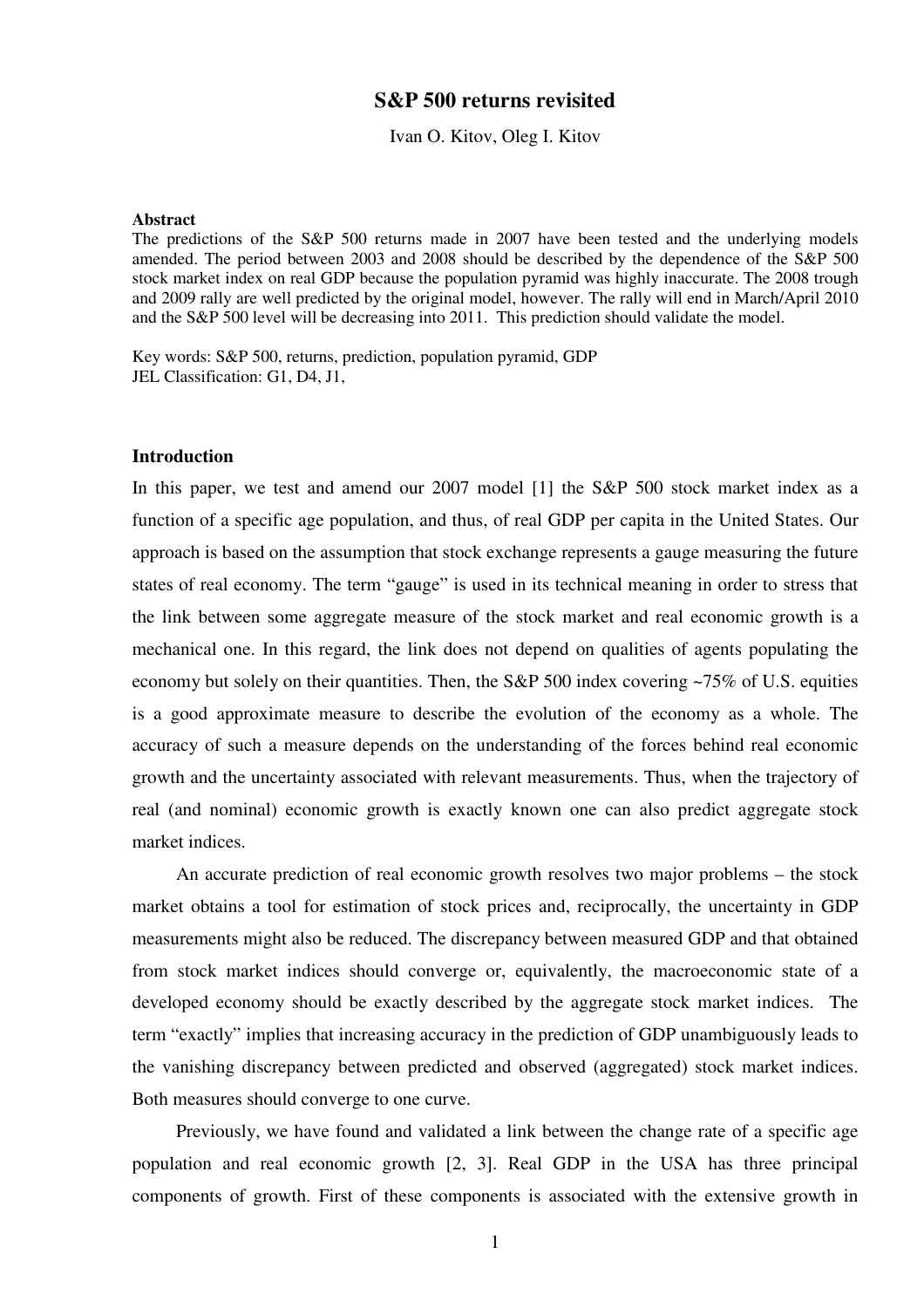working age population and workforce. This component has been consistently positive in the USA and its input reaches almost 1 percentage point per year. When comparing the USA to other developed countries with low population growth, one should correct the USA figures by this extensive factor. Effectively, this is equivalent to the comparison of real GDP per capita values, GDPpc.

The intensive component of real growth, GDPpc, is driven by two sources. We have found that in the long-run developed economies are characterized by constant annual increment of real GDP per capita [4]. Statistically, the increment time series have no trend over the past 55 years of measurements. When averaged, the annual increments are close in leading economies. In terms of growth rate, asymptotic behavior in all developed economies is also similar – the rate is inversely proportional to the attained level of real GDP per capita. Therefore, the growth rate in all economies will be asymptotically approaching zero, as represented by the following relationship:

$$
dln(GDPpc) = G_0/GDPpc
$$
 (1)

, where  $G_0$  is a country specific constant.

Third source of real GDP growth is responsible for short-term fluctuations around the trend defined by (1). This source is related to the change in a specific age population. In the United States this age is nine years as well as in the UK [5]. European countries and Japan are characterized by the age of eighteen years. The presence of the third source was validated using observations in the USA, the UK, Japan, France, Germany, New Zealand, and Austria. This list includes the biggest economics and also relatively small economies. To this end, the evolution of real GDP in the USA from 1960 to 2005 is well predicted by three principal variables - working age population (WAP), constant increment and the growth rate of nine-year-olds.

The working age population and the long-term trend are slowly evolving variables. Between 1985 and 2005, the mean growth rate of WAP in the USA was 1.19% with the largest value of 1.5% in 2000 and the smallest value of 0.8% in 1989. Both extremes might be biased by population revisions conducted by the Bureau of Labor Statistics after the censuses conducted in 1990 and 2000. The long-term trend in the USA, as defined by the constant annual increment, fell from 1.7 % in 1985 to 1.2% in 2005 [4]. In the first approximation, one can neglect the observed secular changes in both variables as small-amplitude ones, and treat them as constants. However, it is possible to extend the analysis and include actual behavior of both variables.

Having tight relations between stock market indices and economic growth and between economic growth and specific age population one can test all effects of the change in the specific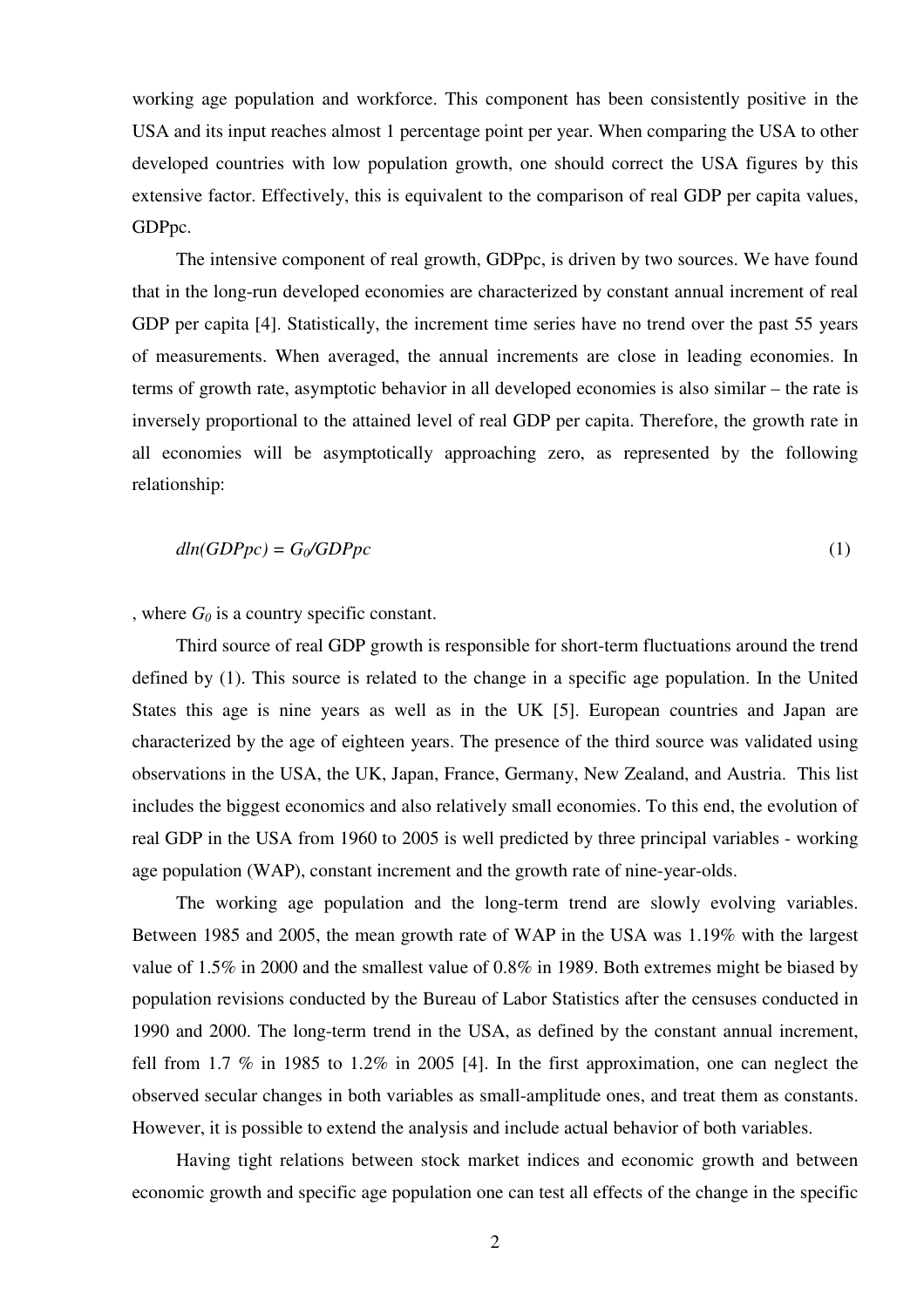age population on the stock market. The intuition behind this link is very simple - the population change induces positive or negative economic growth, which, in turn, is reflected in aggregate stock prices. All other financial, economic, demographic and social factors are neglected.

## **1. Prediction of the S&P 500 returns between 1985 and 2003**

Under our framework, aggregate stock indices depend on real economic growth, and thus, on the population of a country-specific age. Before modeling the S&P 500 returns we would like to inspect raw data and discuss important features of the population age distribution. The US Census Bureau has been reporting monthly estimates of single year of age populations since March 1990. Before 1990, only quarterly and annual estimates are available. The methodology of estimation, as described by the Census Bureau [6], includes monthly statistics of net births and deaths. Basic period for these estimates is one quarter, however. All migration processes are described at an annual basis and then evenly distributed over months. The absence of accurate monthly population estimates leads to a higher uncertainty in the modeling. High autocorrelation is induced by smoothing and/or redistribution of the true changes over calendar quarters and age cohorts. Also, decennial censuses are used to revise the evolution of the population age pyramid across calendar years and age groups. These revisions additionally redistribute the counts in five- to ten-year-wide age groups in a way to equalize populations in neighboring cohorts, but introduce artificial steps between the groups. This procedure adds to the deterioration of the population estimates consistency as compared to the true distribution.

Our aim is to describe the S&P 500 returns using monthly estimates of the nine-year-old population in the USA. Due to the problems with the overall consistency the monthly population estimates were smoothed over neighboring calendar months and over the same months of adjacent calendar years. The former approach reduces large fluctuations associated with the death statistics for nine-year-olds. The latter one was inspired by the methodology of the US Census Bureau which revises monthly and quarterly population estimates in various age groups. It is worth noting that the revised population estimates are distorted by the errors of closure, which are different in various age groups in absolute and relative terms. As a result, the best representation of the monthly population estimates may vary between the age groups.

There is no doubt that high-frequency fluctuations of the stock market are driven by a multitude of factors including news issued by political and financial authorities, changes in weather conditions, and individual actions of stock market participants. These short-term fluctuations have negligible effect on the long-term evolution, however. The latter is more likely to be governed by macroeconomic variables.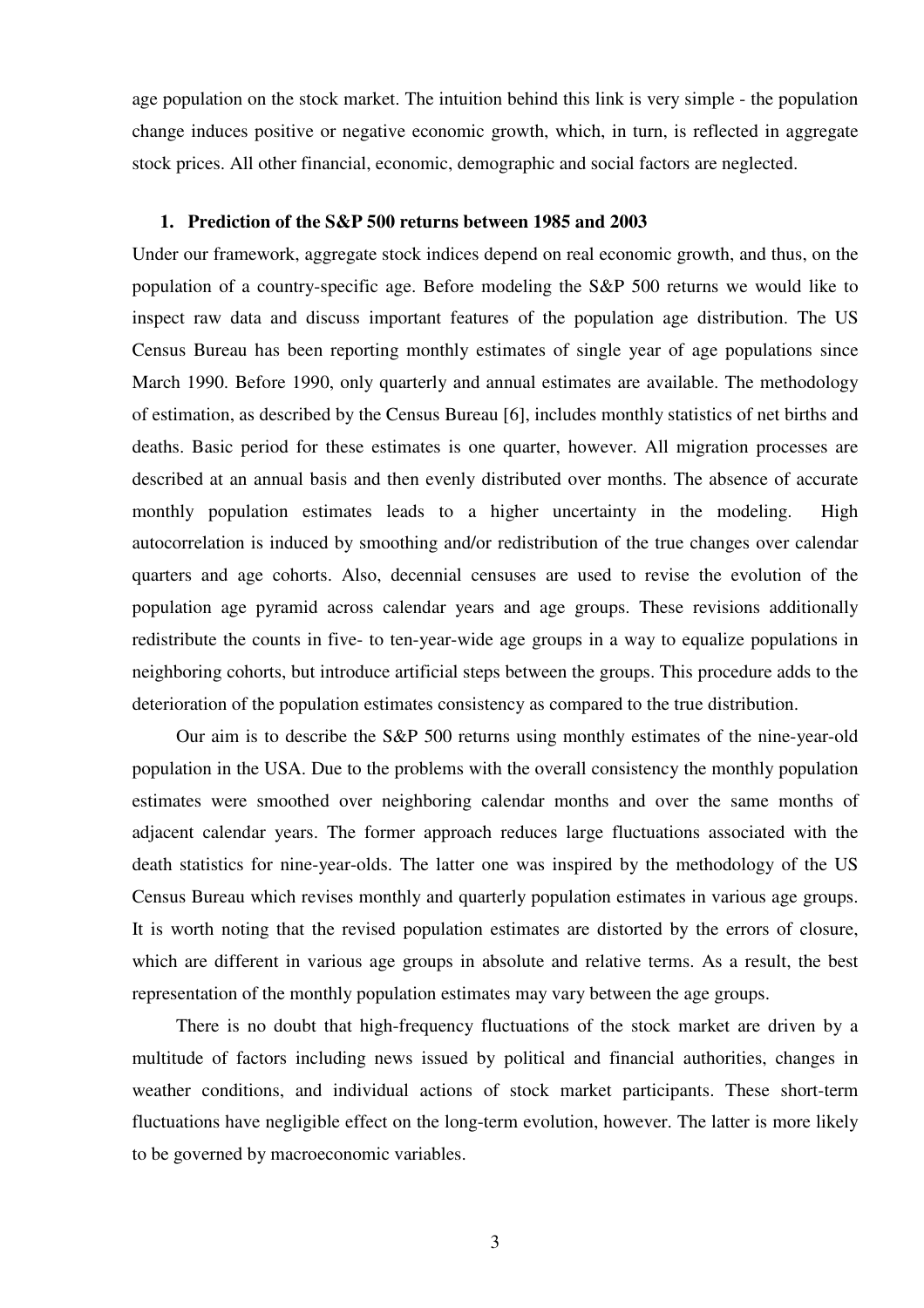In this study, the S&P 500 returns are represented by a running sum of monthly returns over twelve consecutive months. The monthly returns are calculated from the closing levels of the S&P 500 index. A natural time step is one month. The summation allows obtaining a smoother curve than that provided by the annual S&P 500 returns with one month step. Figure 1 demonstrates the difference between these two definitions.

As discussed in [7], the choice of closing levels for the calculation of returns might be not the best one. Due to inevitable fluctuations at daily and shorter time intervals the largest monthly return is always different from that represented by the closing levels. Figure 2 sheds some light on the degree of this uncertainty. In the left panel, the difference between the monthly mean and closing levels of S&P 500 is shown, as normalized to the mean level for given month. The normalized difference is relatively stable over the period between 1980 and 2009 with several outbursts associated with the sessions of very high volatility. The average difference is  $\sim 0.003$ with standard deviation of 0.02. Because of the discrepancy, the return defined by the monthly means differs from that obtained from the closing levels, as best demonstrates the right panel in Figure 2, where cumulative returns are shown. In the long run, the cumulative curves diverge with the "mean" curve consistently below the "closing" one.

The inter-month fluctuations are also substantial. In Figure 3, monthly standard deviations are depicted for the daily closing levels of S&P 500. There are two months with extremely large standard deviations: October 1987 and October 2008. Otherwise, the deviations reside between 0 and 0.04 with the mean value of 0.02. The bigger is the inter-month fluctuation the larger is the return (positive or negative).

Having introduced this measure of the S&P returns and the driving force we now formulate relevant mechanical link between them. The annual S&P 500 returns are modeled using the monthly growth rates of the nine-year-old population estimates. For example, the annual S&P 500 return for June 1995, i.e. the sum of monthly returns between July 1994 and June 1995, is proportional to the ratio of monthly population estimates for May and June 1995. The population estimates are smoothed according to the following procedure. The trial-and-error method demonstrated that the best monthly estimates of the number of nine-year-olds for our purposes are those averaged over five adjacent years of age, with the nine-years-olds in the center. For example, the number of nine-year-olds in June 1995, *N9*(1995.5) is estimated as the average value of 7-, 8-, 9-, 10-, and 11-year-olds in June 1995:

$$
N_9(1995.5) = [N_7(1995.5) + N_8(1995.5) + N_9(1995.5) + N_{10}(1995.5) + N_{11}(1995.5)]/5.
$$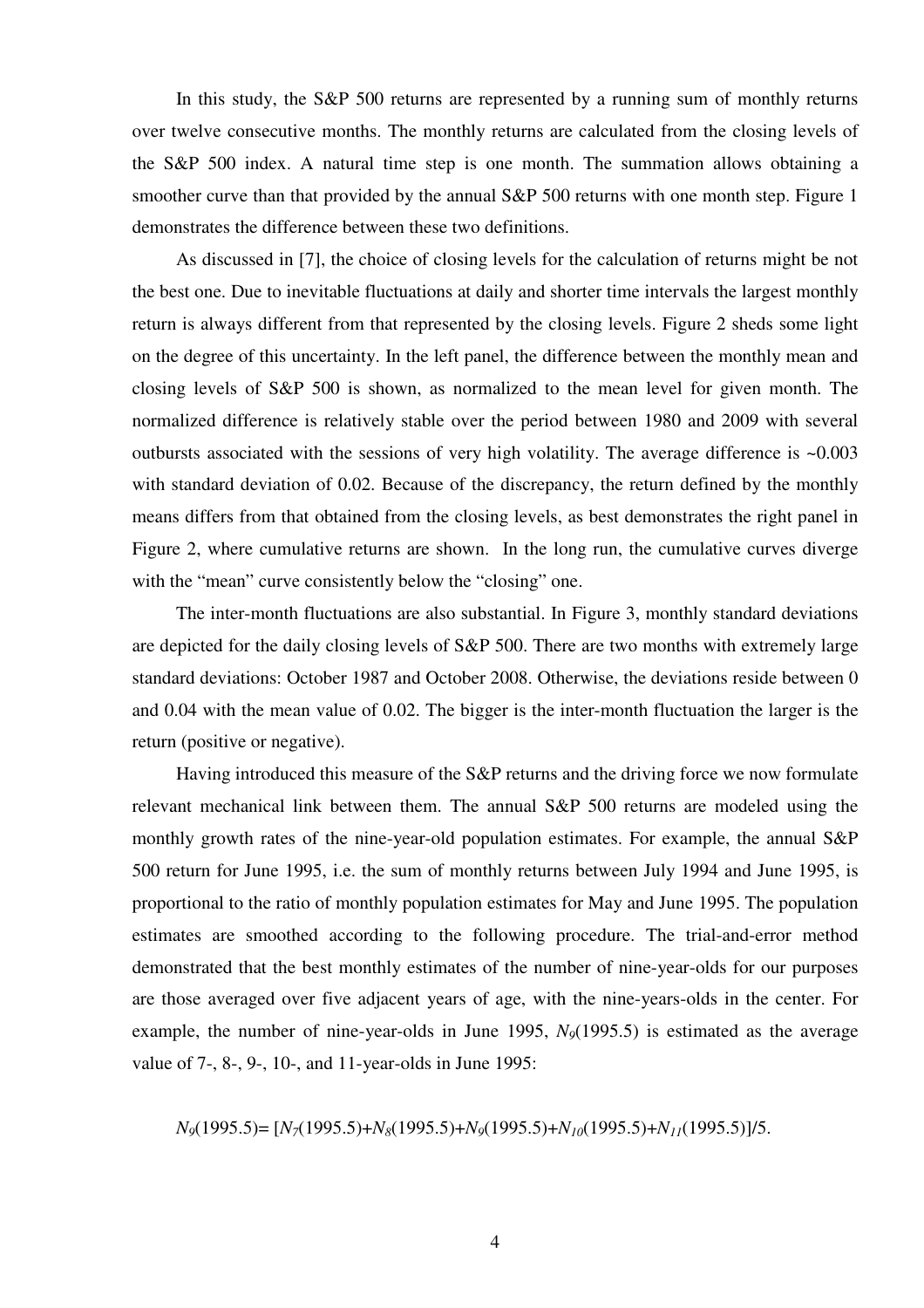

Figure 1. Comparison of the annual S&P 500 returns and that cumulated during the previous twelve months as a sum of monthly returns. The annual curve is of a higher volatility.



Figure 2. *Left panel*. The difference between the monthly mean and closing level of S&P 500 normalized to the mean level for given month. The normalized difference is relatively stable over the period between 1980 and 2009 with several outbursts associated with rare sessions of high volatility. *Right panel*. The difference between cumulative returns as defined by the monthly mean and closing S&P 500 index.



Figure 3. Monthly standard deviations of the daily closing levels of S&P 500. There are two months with extremely large standard deviation (volatility): October 1987 and October 2008. Mean value of the standard deviations over the period from 1980 to 2009 is 0.02.

The intuition behind this representation is associated with the balancing of single-year-ofage populations in five- to ten-year-wide age groups, as carried out by the US Census Bureau. Effectively, these revisions to the single-year populations result in the trade-off between monthly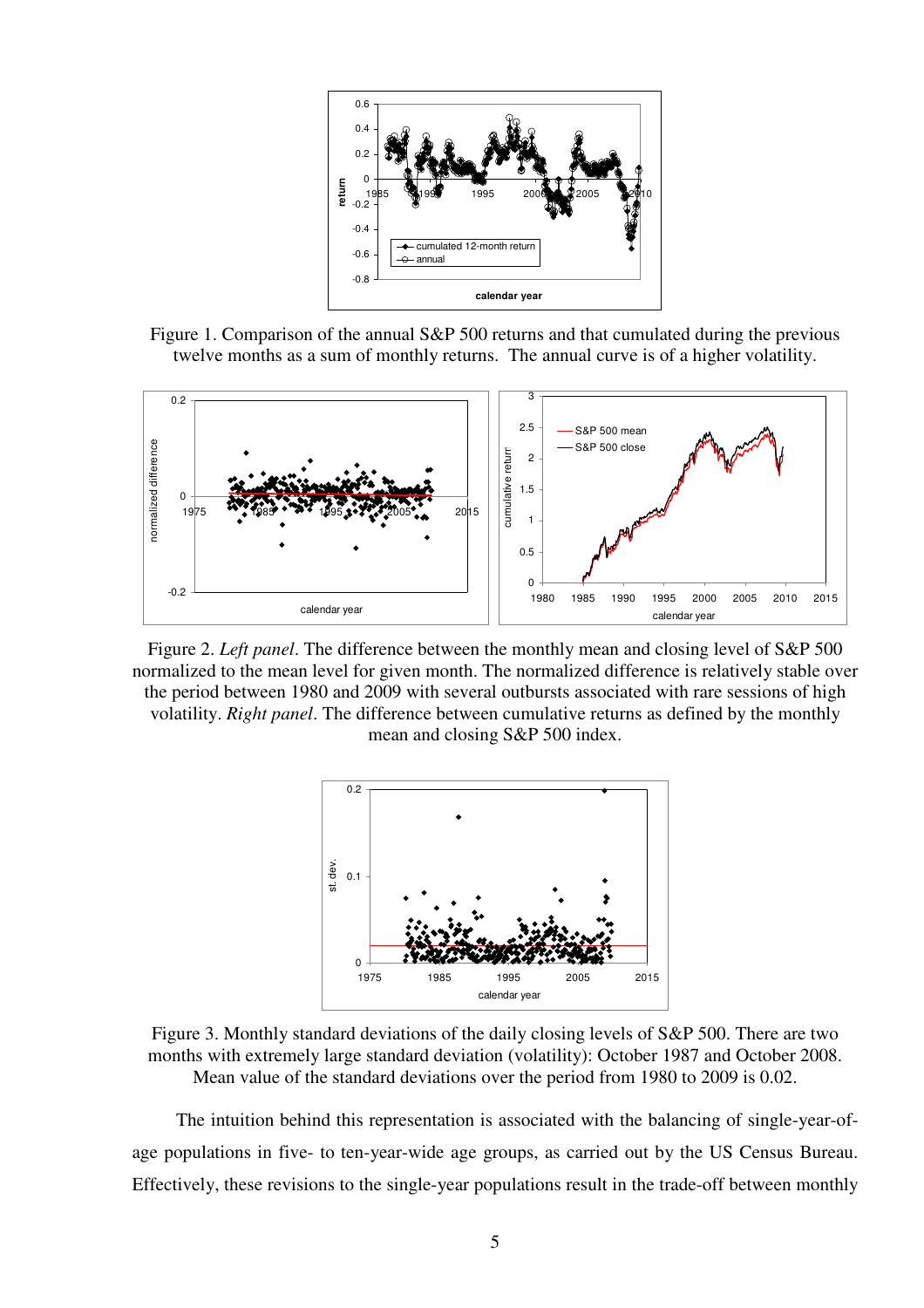estimates for adjacent ages. The approach used in the study recovers a bigger part of the true monthly values, but this problem has to be investigated in detail.

The introduced approximation of the number of nine-year-olds,  $N<sub>9</sub>(t)$ , is justified also by the excellent prediction of the S&P 500 returns for the period where the monthly estimates are available, except the years after 2003. The relationship linking the S&P 500 returns and the change rate of the number of nine-year-olds is as follows:

$$
R_p(t) = v_1 dln N_9(t) + v_2 \tag{2}
$$

, where  $R_p(t)$  is the predicted return; coefficients  $v_l$  and  $v_2$  are determined empirically.

There are two different time series for the number of nine-year-olds between 1990 and 2000: *post*censal and *inter*censal. The former is obtained by the "inflation-deflation" component method using contemporary estimates of total deaths and net migration including the net movement of the US Armed Forces overseas. The start point for the single-year-of- age time series is the counts in the 1990 Census.

The intercensal time series is estimated using the population counts in the 1990 and 2000 Censuses as the start and end points. The single-year-of-age intercensal time series are obtained from corresponding postcensal series by a proportional redistribution of the errors of closure over the ten years between the censuses on a daily basis. Since the errors of closure are age dependent, adjacent time series may converge or diverge by several per cent. For example, the postcensal estimate of the population under five years of age for April 2000 was underestimated by about 1% relative to the census count. The population between 5 and 13 years of age was underestimated by 3.5% and that between 14 and 17 years of age was underestimated by 2.4%. An additional disturbance to the monthly estimates of the age pyramid is introduced by the adjustment of the sum of the single year estimates to the total population obtained by an independent procedure.

After April 2000, only the postcensal population estimates are available. There are several vintages of these estimates available for previous years, however, which use most recent information on the past estimates of the rate of deaths and migration. Therefore, no postcensal estimate is final and further revisions are likely for all monthly estimates.

When a single year of age population is used for the prediction of S&P 500 returns, the difference between the post- and intercensal populations is expressed only in a synchronized and proportional change in level. The difference in the change rate due to the error of closure is evenly distributed over months and practically is not visible in the monthly estimates. There is a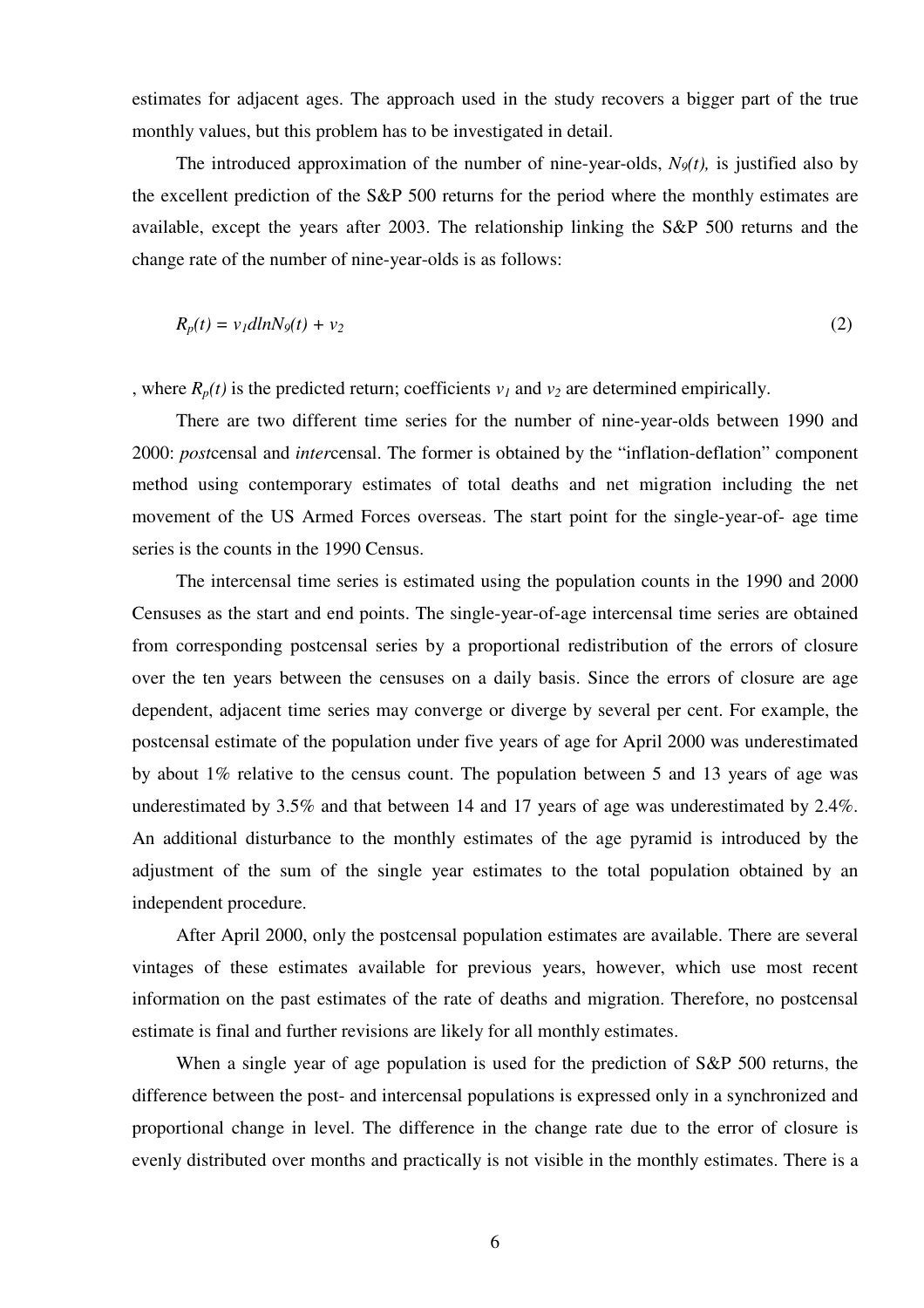several percent difference for the cumulative curves as dictated by the error of closure for the nine-year-olds.

As discussed above, the (postcensal) monthly estimates of nine-year-olds in our study are obtained using also the numbers of 7- through 11-year-olds. All these ages are inside the US Census Bureau specified age group between 5 and 13 years. Using these modified monthly estimates of  $N<sub>9</sub>(t)$  one can predict the annual S&P 500 returns according to (2). Figure 4 displays the observed and predicted time series for the S&P 500 returns between 1990 and 2003. The latter is obtained by varying coefficient  $v_1$  and  $v_2$  to minimize the RMS difference between two time series. No formal minimization procedure was used, however, and, for the postcensal population estimates, the best manually obtained coefficients  $v_1 = 170$  and  $v_2 = -0.04$  provide the mean of -0.0003 with standard error of 0.082. Visually, the predicted and measured curves are similar. In the long run, high-frequency fluctuations in both series are cumulated to zero. The average S&P 500 return (according to the definition accepted in our study) for the same period is 0.16 with standard deviation of 0.10. The predicted time series is characterized by the average value of 0.158 and standard deviation of 0.091.



Figure 4. *Left panel*: Comparison of the observed and predicted S&P 500 returns between 1990 and 2000. The latter is obtained using the postcensal estimates of the 9-year-olds. RMS difference between the curves for the period between 1991 and 2001 is 0.082 with mean value only -0.0003. *Right panel*: Comparison of observed and predicted S&P 500 returns between 1992 and 2003. The latter is obtained using the intercensal estimates of the 9-year-olds.

Right panel in Figure 4 displays the predicted curve obtained using the intercensal estimates of nine-year-olds between 1992 and 2003. Three years between 2000 and 2003 are obviously postcensal estimates, but they are of a higher accuracy due to their closeness to the single year of age counts in the 2000 census. The best fit coefficients  $v_1 = 165$  and  $v_2 = -0.055$ provide standard error of 0.085.

The post- and intercensal estimates of  $N<sub>9</sub>$  provide a consistent description of the S&P 500 returns between 1991 and 2003. There is a good opportunity, however, to obtain a relatively accurate prediction of the returns at time horizons between one and nine years using population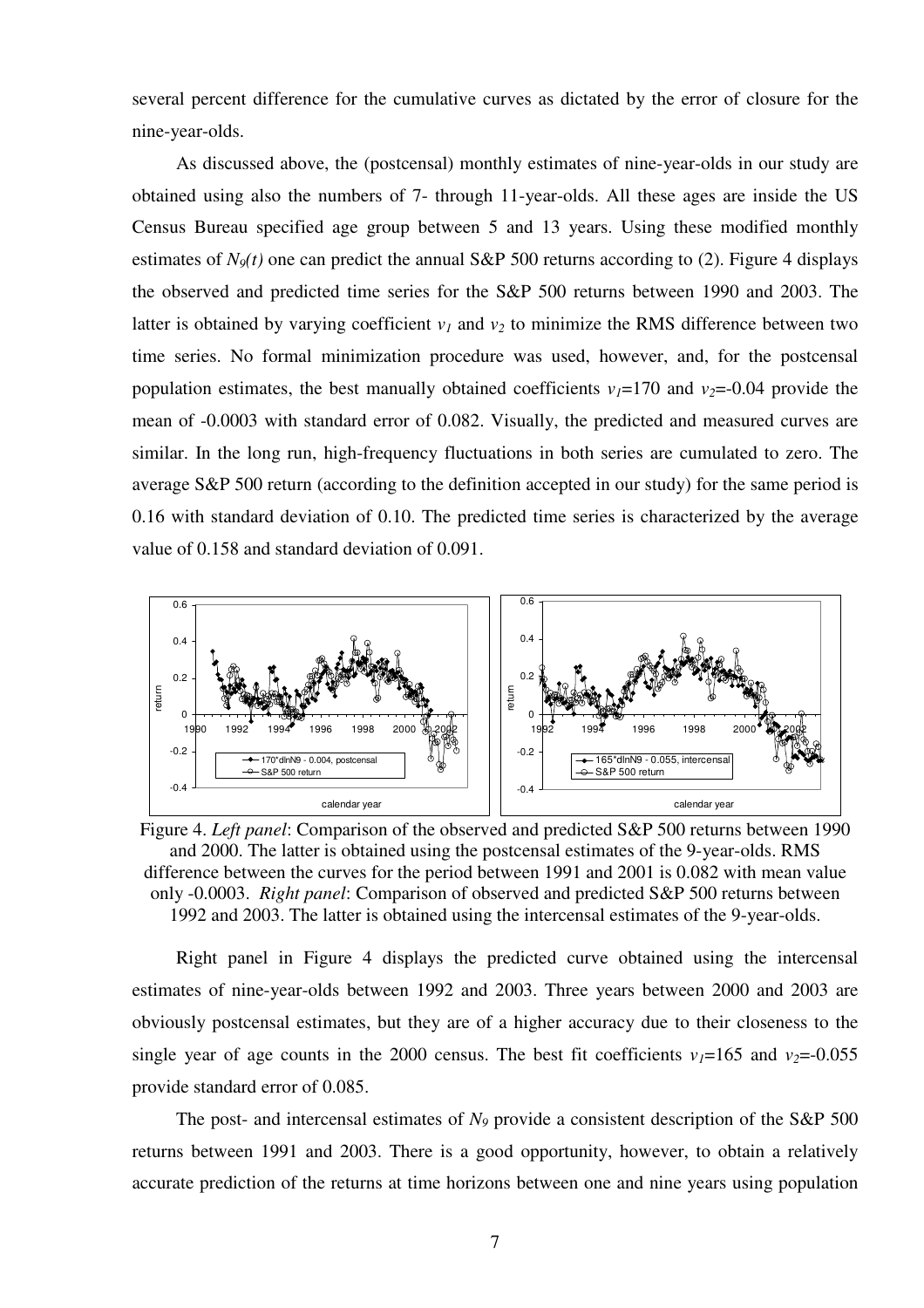estimates for younger ages as a proxy to the number of nine-year-olds. For example, the number of seven-year-olds provides a good approximation to the monthly increments of the number of nine-year-olds, *dN9*. Both increments are shown in Figure 5. The largest difference between the curves is observed around 2000, when the Census Bureau revised all population estimates. Previously, we approximated  $N<sub>9</sub>$  by averaging of five consecutive cohorts between seven and eleven years of age. Hence, the estimate of  $N<sub>7</sub>$  includes the ages from five to nine.



Figure 5. Comparison of monthly increments of the number of 9-year-olds, *dN9*, and of the number of 7-year-olds, *dN7*, shifted two years ahead.

Figure 6 displays the measured and predicted from *dN7* curves for the S&P 500 returns. The latter is a forecast at a two-year horizon. The best-fit coefficients are  $v_1 = 165$  and  $v_2 = -0.06$ . The period between 2001 and 2003 is described less accurately as expected from the difference between *dN9* and *dN7* around 2000. As a result, the model residual for the period from 1992 to 2003 has a higher standard deviation of 0.088. With the current population estimates it is possible to extend the forecasting horizon to nine years, with a slightly degrading accuracy. Population projections allow obtaining even longer predictions for the S&P 500 returns.

At a two-year horizon, the measured S&P 500 return is characterized by standard deviation of 0.18, i.e. twice as large as in the predicted time series. Effectively, these values demonstrate the predictability of the S&P 500 returns that is helpful for all stock market participants.

Having the monthly population estimates after April 1990 it is possible to extrapolate the prediction of the S&P 500 returns back in the past using older populations. The intuition behind this approach is the same as for the prediction of the future returns using younger ages - the monthly increments change slowly for the population with a fixed year of birth.

First, the averaging over five adjacent ages has been tested for the monthly estimates of older ages. Unfortunately, it gave results inferior to those for the period between 1990 and 2003. The deterioration of the predictive power is likely associated with the revision procedures applied by the Census Bureau to the population estimates in older age groups between 14 and 17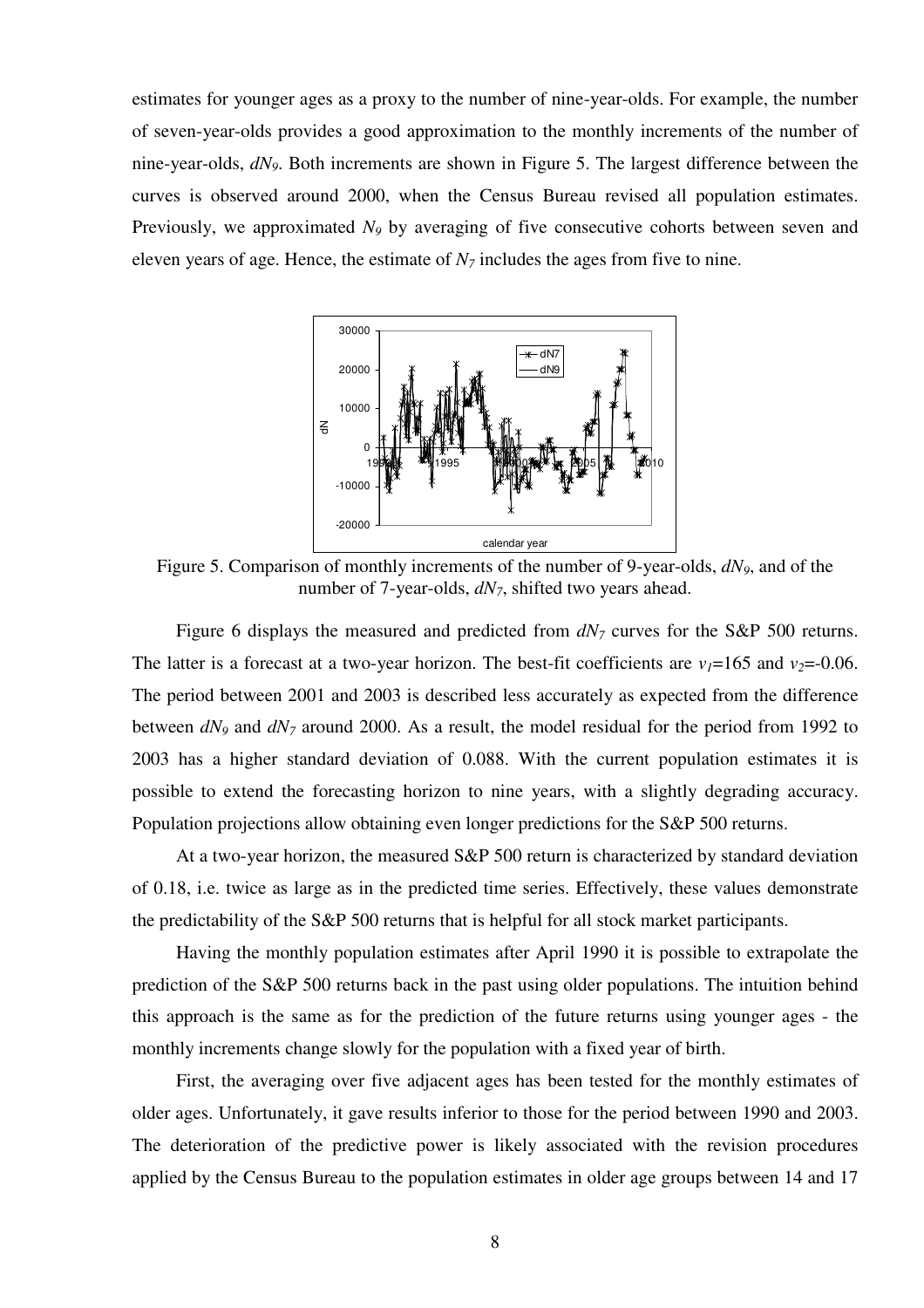years and between 18 and 24 years. For the extrapolation of the 9-year-olds time series by four and more years in the past, the youngest of two or both age groups have to be used in the fiveyear averaging intervals.



Figure 6. Comparison of the observed and predicted S&P 500 returns between 1992 and 2003. The latter is obtained using the intercensal estimate of 7-year-olds with  $v_1 = 165$  and  $v_2 = -0.06$ .

We have tried several alternative smoothing techniques. The best one is based on the averaging of neighboring months for the same age. When twelve successive moths are used, this approach is identical to the cumulative S&P 500 return for the previous 12 months. For shorter averaging windows the result is very similar to that for 12 months, as Figure 7 demonstrates. As an example, we used MA(4) and the number of seventeen-year-olds to predict the S&P 500 returns before 1991.

Figure 8 depicts the measured and predicted S&P 500 return between 1984 and 1995. The latter is shifted by eight years back relative to its natural position. The best-fit coefficients  $v_1 = 35$ and  $v_2$ =0.089 are different from those obtained from five consecutive years. Despite the presence of high-frequency fluctuations the predicted curve repeats the most prominent features of the measured one. Notice an almost precise prediction of time and amplitude of the stock market crash in 1987. The difference between the measured and predicted curves is presented in the right panel of Figure 8. Standard error for the period from 1985 to 1993 is only 0.093, which is much better than that obtained using a naïve (random walk) prediction at an eight-year horizon.

The monthly estimates of S&P 500 returns provide a dynamic view, which is characterized by high-frequency fluctuations not related to the long-term equilibrium link between the stock market index and the number of 9-year-olds. Our model guarantees that the residual errors are canceled out in the long run. Therefore, relevant cumulative returns should have a strong tendency to converge and demonstrate the unbiased long-term relationship between the measured and observed S&P 500 returns. Figure 9 displays the observed cumulative curve and that predicted from  $N_9$  and  $N_{17}$ , as described above. The curves are characterized by a few smallamplitude deviations which are compensated at shorter time intervals. Otherwise, two curves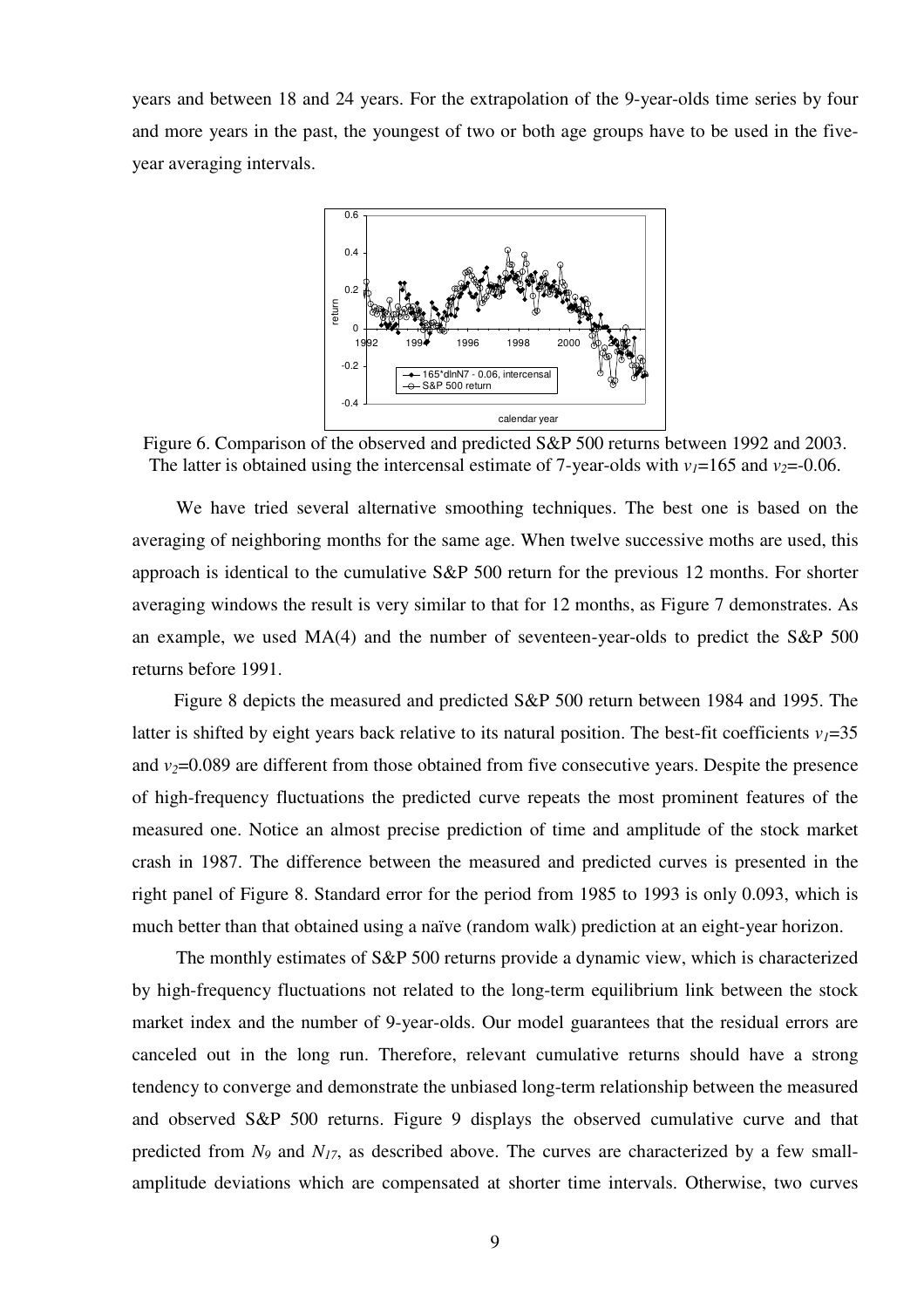coincide, i.e. the long-term evolution of the stock market can be replaced by the evolution of the number of nine-year-olds.



Figure 7. Comparison of MA(4) and MA(12) as applied to the number of 17-year-olds.



Figure 8. *Left panel*: Comparison of the observed and predicted S&P 500 returns between 1985 and 1994. The latter is obtained using the intercensal estimate of 17-year-olds. *Right panel*: The difference between the measured and predicted S&P 500 returns for the period between July 1985 and February 1994.



Figure 9. Comparison of the measured and predicted cumulative S&P 500 returns as obtained from  $N_9$  and  $N_{17}$ .

The most prominent features, such as periods of near-zero and negative returns, are well described. The periods of rapid growth are also predicted. All these features are modeled using only one parameter - the number of 9-year-olds. This is an ultimately parsimonious model, which also provides accurate forecasts at various time horizons. The period of such an excellent description finished in April 2003, however, after a comprehensive revision to population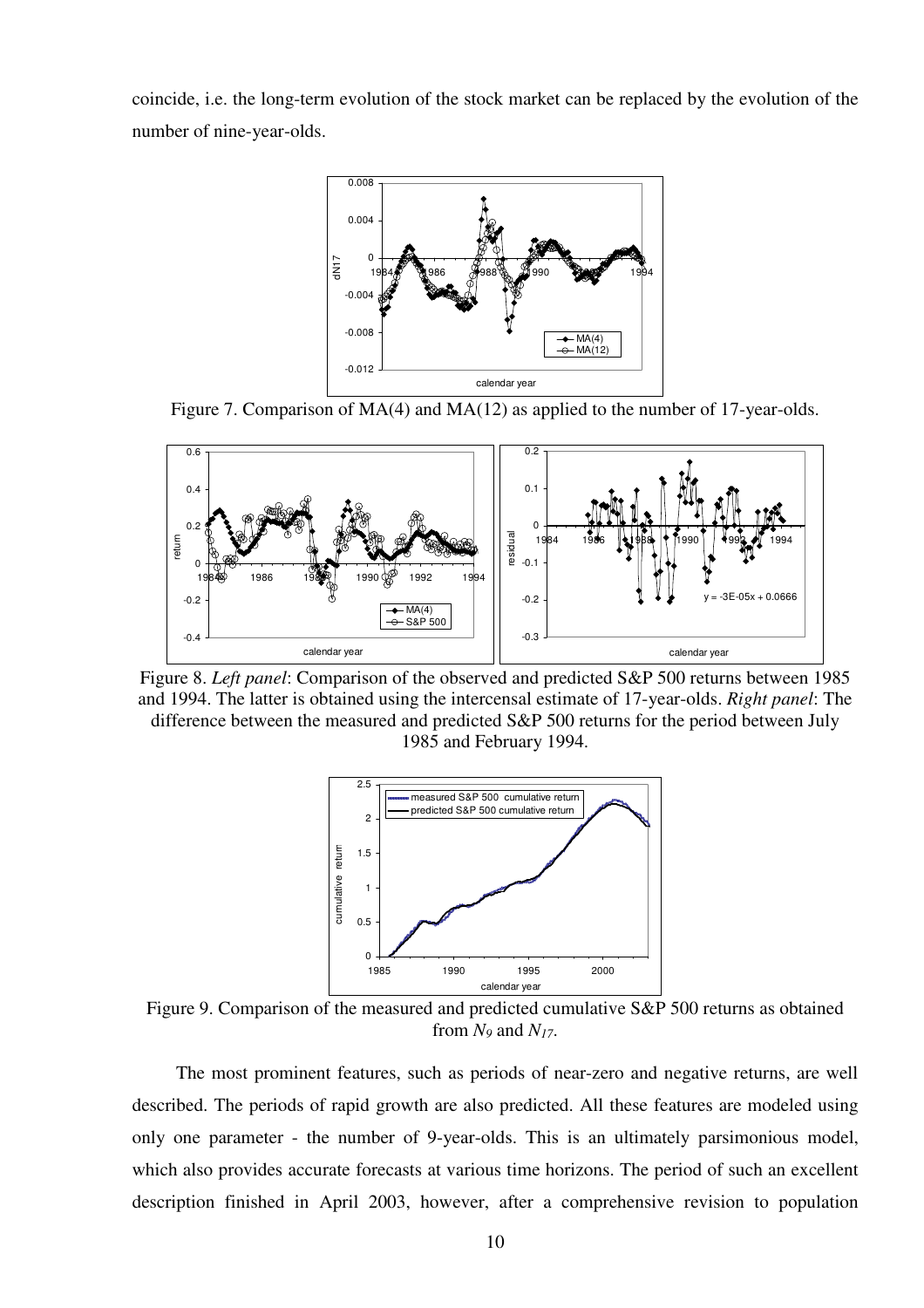estimates of the 2000 census. We expect that the next comprehensive revision in 2013 (after the 2010 census) will provide more accurate population estimates for the period between 2003 and 2013. While these accurate estimates are not available we replace *N9* with GDPpc, as discussed in Section 3.

## **2. Cointegration test**

We have revealed a high degree of similarity between the observed,  $R_o(t)$ , and predicted,  $R_p(t)$ , S&P 500 returns, both dynamic and cumulative. Formal econometric tests may additionally validate the link between the stock market index and the number of nine-year-olds. In this Section, we test the existence of a long-term equilibrium (cointegration) relation between the measured and predicted S&P 500 returns during the period from 1985 to 2003.

According to Granger and Newbold [8], the technique of linear regression for obtaining statistical estimates and inferences related to time series is applicable only to stationary time series. Two or more nonstationary series can be regressed only in the case when there exists a cointegration relation between them [9].

There are four time series to be tested for unit roots - the measured and predicted S&P 500 returns and their first differences. The Augmented Dickey-Fuller (ADF) and the modified DF ttest using a generalized least-squares regression (DF-GLS) are used. These tests should provide adequate results for the series consisting of 207 monthly readings.

Results of unit root tests for these four series are listed in Tables 1 and 2. Both original series are characterized by the presence of unit roots - the test values are significantly larger than the 1% critical values. Both first differences have no unit roots and thus are stationary. In the ADF tests, trend specification is constant and the maximum lag order is 3. In the DF-GLS tests, the maximum lag is 4 and the same trend specification is used.

The presence of unit roots in the original series and their absence in the first differences evidences that the former series are integrated of order 1, I(1). This fact implies that cointegration tests have to be carried out. Otherwise, regression is potentially a spurious one.

An assumption that the measured and predicted (i.e. the change rate of nine-year-olds) returns are two cointegrated non-stationary time series is equivalent to the assumption that their difference,  $\varepsilon(t) = R_o(t) - R_p(t)$ , is a stationary or I(0) process. Therefore, it is natural to test the difference for unit roots. If *ε(t)* is a non-stationary variable having a unit root, the null of the existence of a cointegrating relation can be rejected. Such a test is associated with the Engle-Granger approach [10], which requires  $R_o(t)$  to be regressed on  $R_p(t)$ , as the first step. It is worth noting that the predicted variable is obtained by a procedure similar to that of linear regression and provides the best visual fit between corresponding curves. So, we skip the regression step.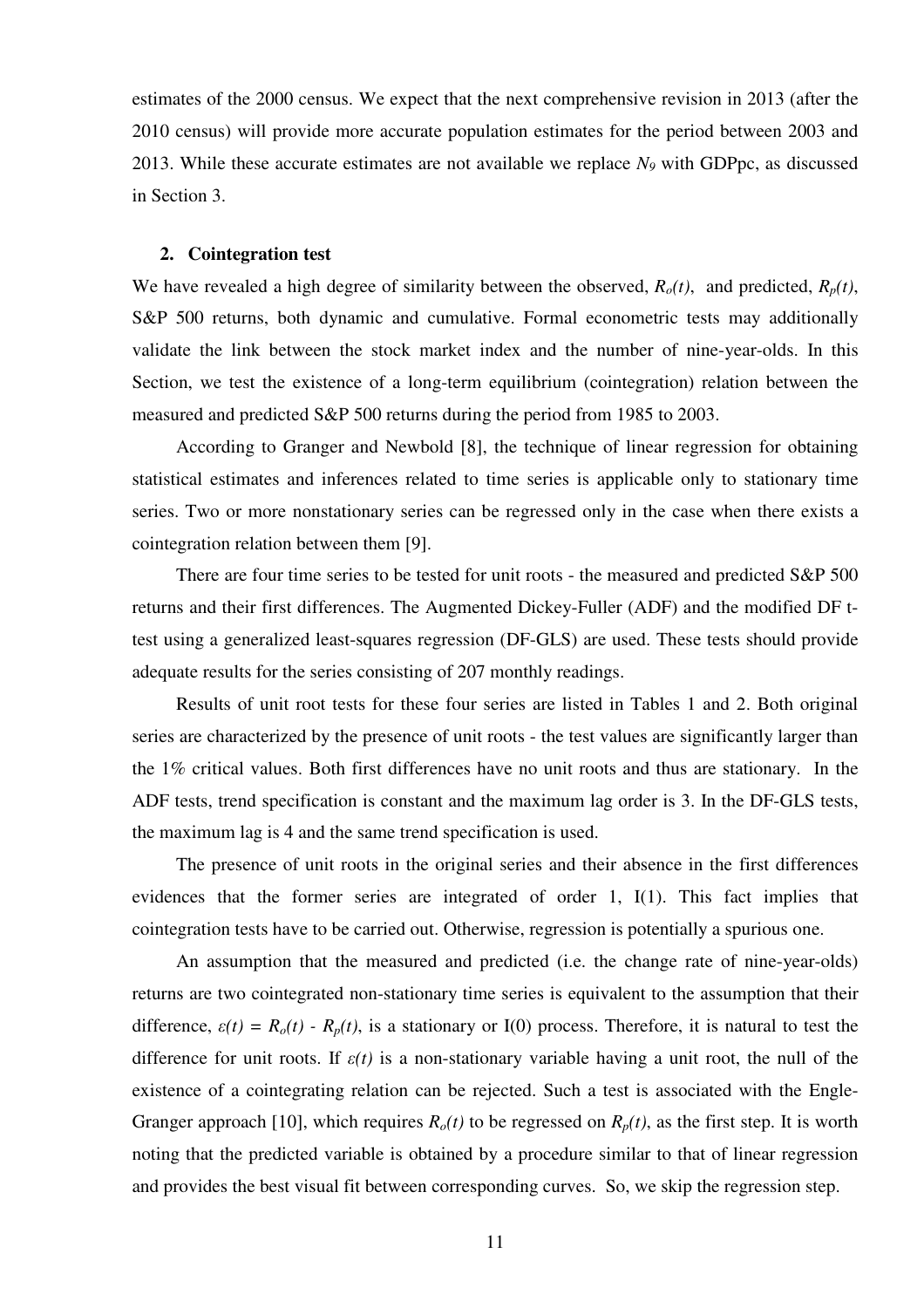| Test   | Lag | Time series | 1\% critical |         |
|--------|-----|-------------|--------------|---------|
|        |     | predicted   | measured     |         |
| ADF    |     | $-2.65$     | $-2.07$      | $-3.47$ |
|        |     | $-2.58$     | $-1.63$      | $-3.47$ |
| DF-GLS |     | $-2.69$     | $-2.47$      | $-3.48$ |
|        |     | $-2.34$     | $-1.99$      | $-3.48$ |

Table 1. Results of unit root tests for the original time series – measured and predicted S&P 500 returns. Both series are characterized by the presence of unit roots.

Table 2. Results of unit root tests for the first differences of the original time series – measured and predicted S&P 500 returns. Both series are integrated of order 0, I(0).

| Test   | Lag | Time series | 1\% critical |         |
|--------|-----|-------------|--------------|---------|
|        |     | predicted   | measured     |         |
| ADF    | 0   | $-15.6*$    | $-16.6*$     | $-3.47$ |
|        |     | $-12.0*$    | $-9.2*$      | $-3.47$ |
|        | 2   | $-9.2*$     | $-7.8*$      | $-3.47$ |
|        | 3   | $-8.7*$     | $-7.7*$      | $-3.47$ |
| DF-GLS |     | $-7.55*$    | $-9.1*$      | $-3.48$ |
|        | 2   | $-7.38*$    | $-7.6*$      | $-3.48$ |
|        | 3   | $-7.33*$    | $-7.5*$      | $-3.48$ |
|        |     | $-6.2*$     | $-7.7*$      | $-3.48$ |

The Engle-Granger approach is most reliable and effective when one of the two involved variables is weakly exogenous, i.e. is driven by some forces not associated with the second variable. This is the case for the S&P 500 returns and the number of 9-year-olds. The latter variable is hardly to be driven by the former one.

The results of the ADF and DF-GLS tests listed in Table 3 indicate the absence of unit roots in the difference between the measured and predicted series. Since the predicted series are constructed in the assumption of a zero average difference, trend specification in the tests is *none*, and the maximum lag order is 3. The units root tests give strong evidences in favor of the existence of a cointegrating relation between the measured and predicted time series. From an econometric point of view, it is difficult to deny that the number of 9-year-olds is the only defining factor behind the observed long-term behavior of S&P 500.

The Johansen [11] approach is based on the maximum likelihood estimation procedure and tests for the number of cointegrating relations in the vector-autoregressive representation. The Johansen approach allows simultaneous testing for the existence of cointegrating relations and determining their number (rank). For two variables, only one cointegrating relation is possible. When cointegration rank is 0, any linear combination of the two variables is a non-stationary process. When rank is 2, both variables have to be stationary. When the Johansen test results in rank 1, a cointegrating relation between involved variables does exist.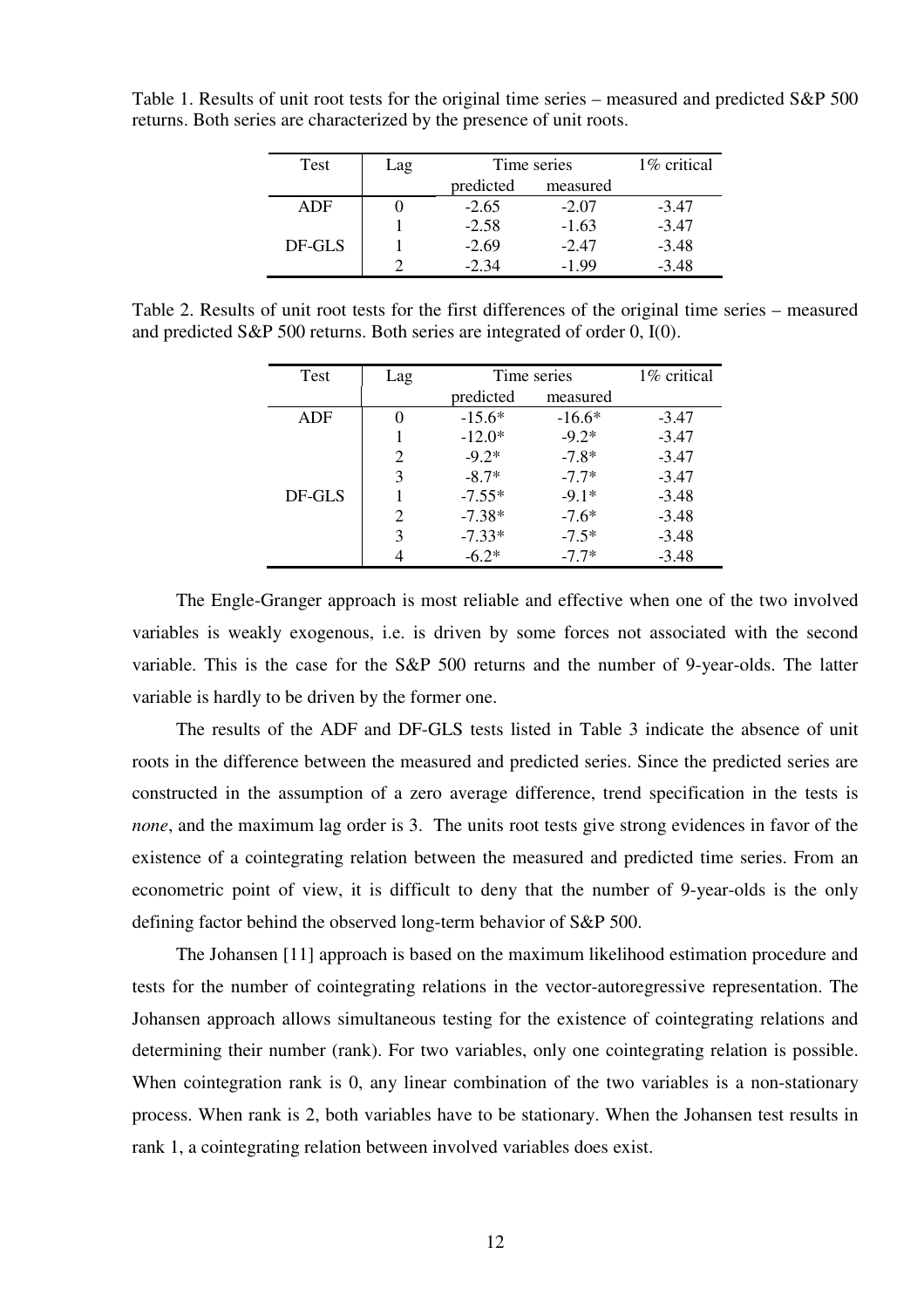| Test   | Lag                         | Difference | 1\% critical |
|--------|-----------------------------|------------|--------------|
| ADF    |                             | $-7.6*$    | $-3.47$      |
|        |                             | $-6.8*$    | $-3.47$      |
|        | 2                           | $-6.4*$    | $-3.47$      |
|        | 3                           | $-6.8*$    | $-3.48$      |
| DF-GLS |                             | $-6.7*$    | $-3.48$      |
|        | $\mathcal{D}_{\mathcal{L}}$ | $-6.3*$    | $-3.48$      |
|        | 3                           | $-6.7*$    | $-3.48$      |

Table 3. Results of unit root tests of the differences between the predicted and observed time series. There is no unit root in the difference.

In the Johansen approach, one has first to analyze specific properties of the underlying vector auto-regression (VAR) model for the two variables. Table 4 lists selection statistics for the pre-estimated maximum lag order in the VAR. Standard trace statistics is extended by several information criteria: the final prediction error, FPE, the Akaike information criterion, AIC, the Schwarz Bayesian information criterion - SBIC, and the Hannan and Quinn information criterion, HQIC. All tests and information criteria indicate the maximum pre-estimated lag order 3 for the VARs and vector error-correction models (VECM). Therefore, maximum lag order 3 was used in the Johansen tests along with *constant* as a trend specification.

Table 4. Pre-estimation lag order selection statistics. All tests and information criteria indicate the maximum lag order 3 as an optimal one for the VARs and VECMs.

| ag | LR     | FPE.      | AIC       | <b>HOIC</b> | <b>SBIC</b> |
|----|--------|-----------|-----------|-------------|-------------|
|    |        | 0.0065    | $-2.19$   | $-2.18$     | $-2.16$     |
|    | 211    | 0.0023    | $-3.22$   | $-3.20$     | $-3.17$     |
| 2  | 1.39   | 0.0023    | $-3.21$   | $-3.19$     | $-3.15$     |
| 3  | $9.5*$ | $0.0022*$ | $-3.254*$ | $-3.22*$    | $-3.17*$    |
|    | 1.7    | 0.0022    | $-3.253$  | $-3.21$     | $-3.15$     |

Table 5. Johansen test for cointegration rank for the measure and predicted time series. Maximum lag order is 3.

| Trend specification   Rank Eigenvalue SBIC HQIC Trace statistics 5% critical value |       |                   |          |         |      |
|------------------------------------------------------------------------------------|-------|-------------------|----------|---------|------|
| none                                                                               | 0.196 | $-5.79*$ $-5.93*$ |          | $2.93*$ | 3.84 |
| rconstant                                                                          | 0.196 | $-5.65* -5.92*$   |          | $3.24*$ | 9.25 |
| constant                                                                           | 0.196 | $-5.74*$          | $-5.90*$ | $2.67*$ | 3.76 |

Table 5 lists results of the Johansen tests – in both cases cointegrating rank is 1, i.e. there exists a long-term equilibrium relation between the observed and predicted S&P 500 returns. We do not test for causality direction between these variables because the only possible way of influence, if it exists, is absolutely obvious.

The measured and predicted time series are cointegrated. Therefore, the estimates of the goodness-of-fit and RMSE in various statistical representations have to be valid and provide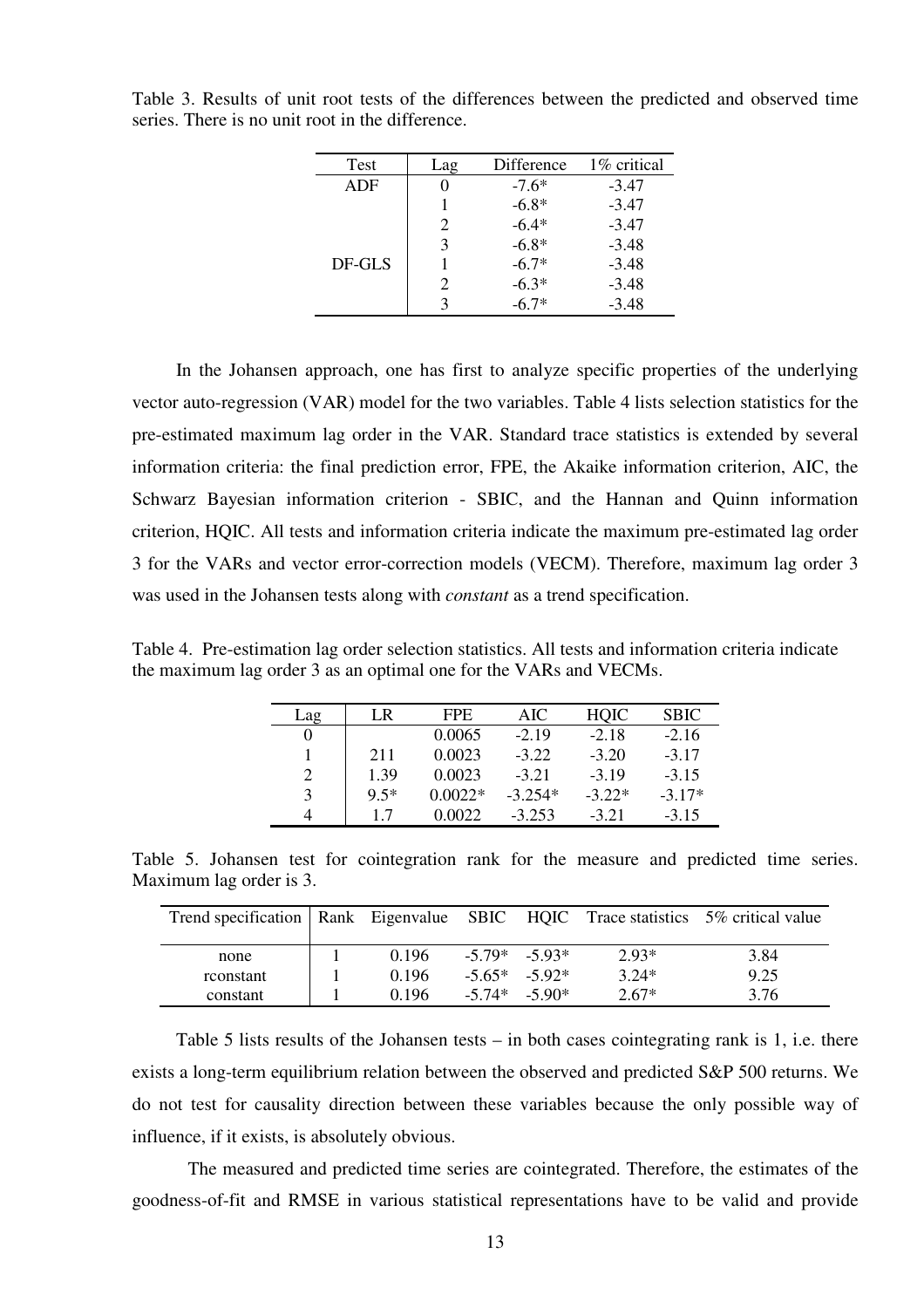important information on the accuracy of corresponding measurements and the relation itself. The VAR representation is characterized by  $R^2$ =0.89 and RMSE=0.047, with mean annual return of 0.18 for the same period. The standard error of ~5 percentage points has been reached due to strong noise suppression. In practice, the AR is a version of a weighted moving average, which optimizes noise suppression throughout the whole series. Simple linear regression provides a lower  $R^2$ =0.66 and a larger RMSE = 0.07.

### **3. S**&**P 500 returns and real GDP**

In Section 2, we failed to predict the S&P 500 return beyond 2003. The failure might be associated with a structural break according to two different mechanisms. First, the break is induced by some real economic processes, i.e. may reflect the change in the inherent link between true values of the studied variables – the number of 9-year-olds and S&P 500 returns. This new link is likely to be linear, as was the link observed before 2003. Second mechanism is related to some changes in the population measuring procedure. In this case, the structural break is artificial and the relationship for the period before 2003 can be easily transported in a scaled version to the period after 2003. Is there a possibility to distinguish between these two mechanisms?

As discussed above, there exists a trade-off between the growth rate of real GDP pre capita and the change rate of the number of 9-year-olds. Corresponding relationship should work in both directions and the number of 9-year-olds can be estimated from GDP measurements. So, one can replace  $N<sub>9</sub>(t)$  with  $GDPpc(t)$  in (2), taking into account that second term in the relationship between real GDP per capita and population is constant.

Figure 10 displays the observed S&P 500 returns and those obtained using real GDP, as presented by the US Bureau of Economic Analysis. The observed returns are presented by MA(12) of the monthly returns. The predicted returns are obtained from the following relationship:

$$
R_p(t) = 0.62 * dln(GDPpc(t)) - 0.0094,
$$

where  $GDPpc(t)$  is represented by  $MA(6)$  of the (annualized) growth rate during or six previous months or two quarters as only quarterly readings of real GDP are available. (According to Figure 10, the level of GDP between 2000 and 2003 was underestimated.)

The period after 1996 is relatively well predicted including the increase in 2003. Therefore, it is reasonable to assume that the 9-year-old population was not well estimated by the US Census Bureau after 2003. This conclusion is supported by the cointegration test conducted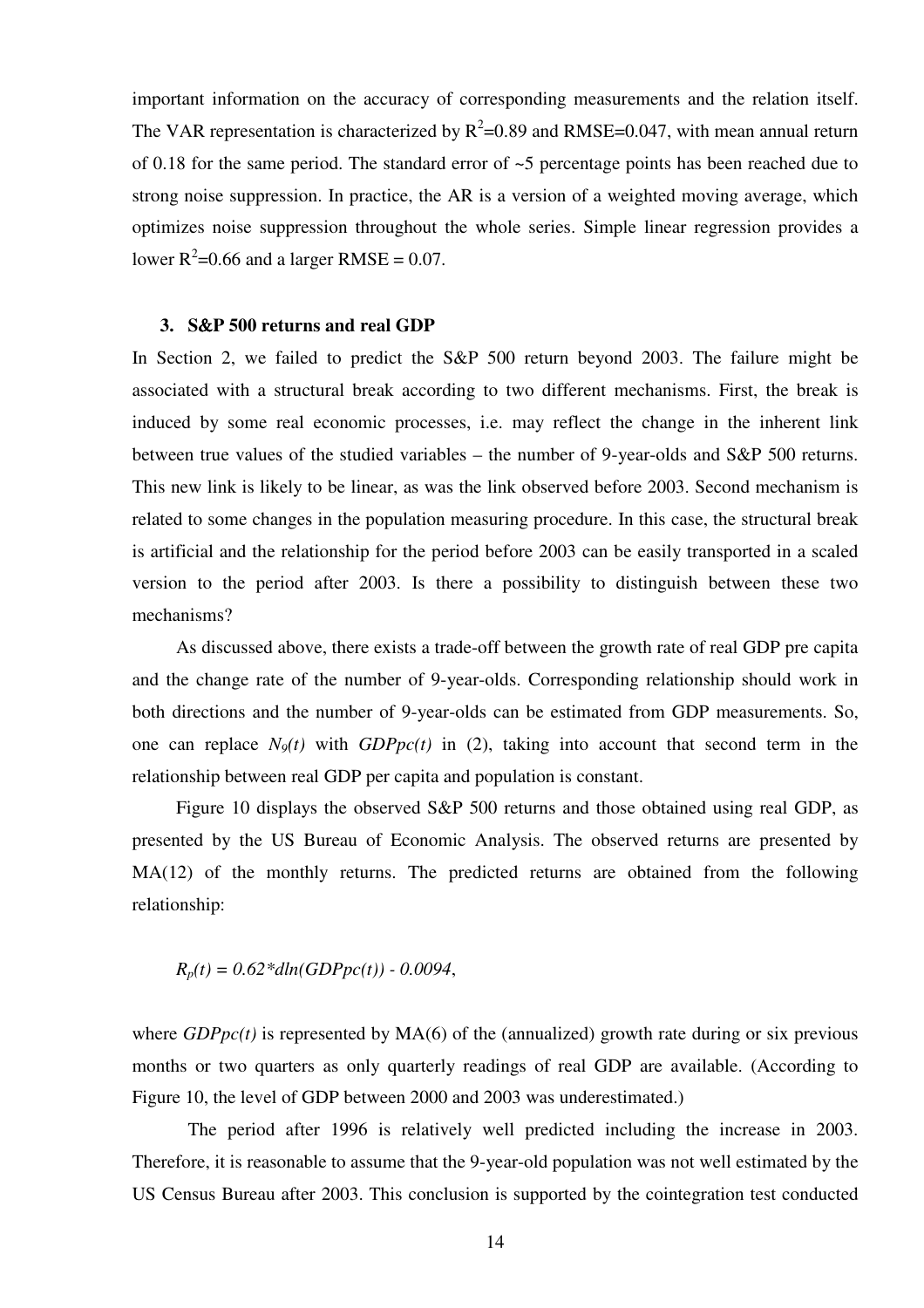for real GDP per capita and the charge rate of the number of 9-year-olds, which proves the existence of a long-term equilibrium linear relation between these two variables since the early 1960s [2]. As a result, one can use either  $N<sub>9</sub>(t)$  or  $GDPpc(t)$  for modeling of the S&P 500 returns, where appropriate. Obviously, the *GDPpc(t)* is consistent with the S&P 500 returns after 2003.

There is a concern related to the accuracy of population and real GDP measurement in 2006. In Figure 10, the predicted curve fell to -0.075 in the third quarter of 2006. There was no significant decrease in the S&P 500 returns during the same period. A possible reason for the discrepancy is that the real GDP was underestimated. This issue should be resolved in the next comprehensive revision to the GDP.



Figure 10. The observed and predicted S&P 500 returns. The latter are obtained using quarterly readings of the growth rate of real GDP. One may expect rapid economic growth in 2010.

A striking feature in Figure 10 is the agreement between the annual curves in 2008 and 2009. The GDP readings predict the S&P 500 returns in time and amplitude. Moreover, the S&P index leads the GDP curve and predicts a rapid real economic growth in 2010. This is a good prediction to validate the link. All in all, real GDP per capita is a good predictor of the S&P 500 returns, especially during periods of big changes.

#### **4. Discussion**

The number of nine-year-olds, in one form or another, demonstrates the predictive power far beyond that of the naïve model. Statistically, the S&P stock market index is not an unpredictable one. Further improvements are possible through the increasing accuracy of population measurements and the use of advanced statistical methods of noise suppression.

Figure 11 summarizes three best fit models for the following segments: 1985-1992, 1992- 2002, and 2002-2009. The cumulative curves coincide over the whole period with the small deviations likely related to measurement noise. The predictability of the S&P 500 returns follows from the inherent properties of the predictor – the population estimates of the number of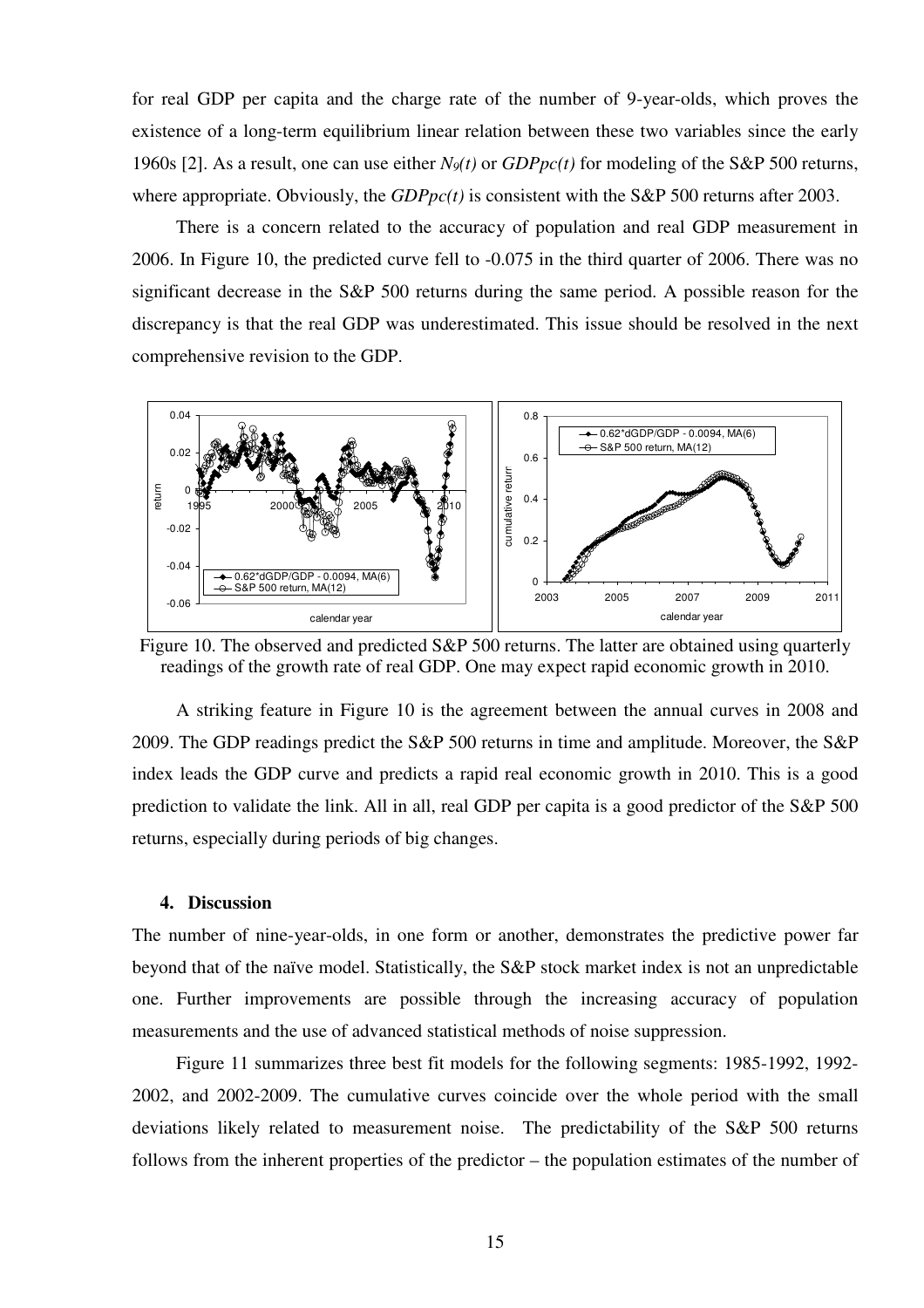nine-year-olds can be accurately extrapolated by younger cohorts. In essence, the predicted curve leads the observed one by nine(!) years.



Figure 11. The observed and predicted cumulative S&P 500 return from 1985 to 2009.

We have to admit that the period between 2003 and 2008 is not well described when the monthly population estimates are used. The measured S&P 500 return started to grow in April 2003. By February 2004 it increased by 0.61 – from -0.28 to +0.33. There is no sign of such an increase in the nine-year-old postcensal estimates. Younger ages, some of them explicitly counted during the 2000 census, also do not demonstrate any significant steps in 2003.

At the same time the number of three-year-olds, *N3*, as reported by the Census Bureau, might be a useful predictor for the period after 2008. Figure 12 displays the observed S&P 500 return and that predicted according the following relationship:

$$
R_p(t) = 160dlnN_3(t) - 0.23
$$

where  $N_3(t)$  is taken straight from the Census Bureau tables without additional smoothing or correction, but the predicted series is smoothed with  $MA(6)$ . Notice that  $v_1=160$ , i.e. very close to that in the models obtained in Section 1.



Figure 12. The observed S&P 500 return and that predicted from *N3* from 2000 to 2014. (The last measured value corresponds to March 2010.)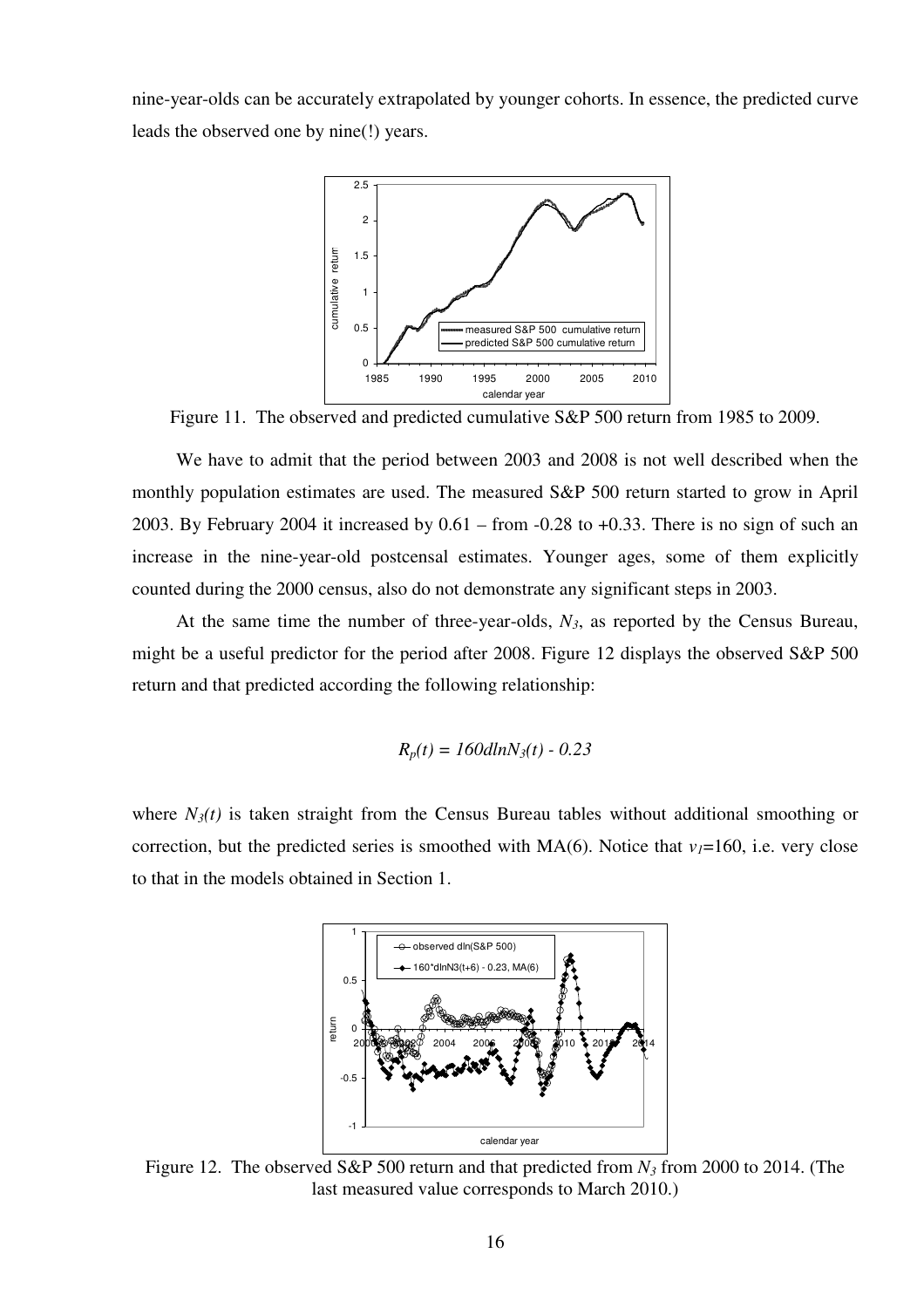Before 2008, the prediction is poor. But the financial crisis and recession are well predicted in time and amplitude. The last reading in Figure 12 is for December 2009. The number of three-year-olds predicts the growth in S&P 500 to continue till March/April 2010 (we finished the paper in March 2010). When the peak is reached the (annual) returns will start to decline during the next 16 months to the level of -0.5. It is only in 2012 a new (weak) rally will start. This is also a prediction to validate the concept.

The Efficient Markets Hypothesis implies that current stock prices always 'fully reflect' available information. The only reason for a price to change is the arrival of 'news' or unanticipated events. Same hypothesis underlies the pricing models for goods, services and commodities. A common assumption in all mainstream models is that the price follows a geometric Brownian motion, and the stochastic evolution is equivalent to the unpredictability of prices.

In terms of physics a process may be stochastic but fully predictable. A banal example is thunder. One can not predict the time of a lightning discharge, but easily the arrival of the sound it generates. The arrival time depends only on the distance to the source. So, the time series of thunder sound arrivals to a given point is a stochastic one, but a fully predictable one. The trick consists in the presence of two independent physical variables - light and sound, which are tied by a causal relation, and corresponding channels of signal propagation with different speeds.

Our results demonstrate that the prices of goods and services, commodities and stocks are driven by external forces of different nature. We presume that the link between the forces and prices is a causal one, and the latter can be predicted when the former are measurable. Scientifically, any physical causality can only be expressed in statistical terms. A number of cointegration test and regressions showed a high level of confidence that supports our general conclusion - the revealed links are of a causal nature.

In addition to the obtained statistical estimates for the past observation all models predict prices in the future. This is an out-of-sample prediction, which will be used to validate the models. Therefore, we will trace, analyze and report the results of the model performance for all predictions. Relevant quantitative estimates will be updated when new data, revisions to old data and/or amended models are available.

## **References**

- [1] Kitov, I., Kitov, O. (2007). Exact prediction of S&P 500 returns, MPRA Paper 6056, University Library of Munich, Germany, http://ideas.repec.org/p/pra/mprapa/6056.html
- [2] Kitov, I., Kitov, O., Dolinskaya, S. (2008). Comprehensive Macro Model For The US Economy, Journal of Applied Economic Sciences, Spiru Haret University, Faculty of Financial Management and Accounting Craiova, vol. III(4(6) Wint), pp. 405-418.